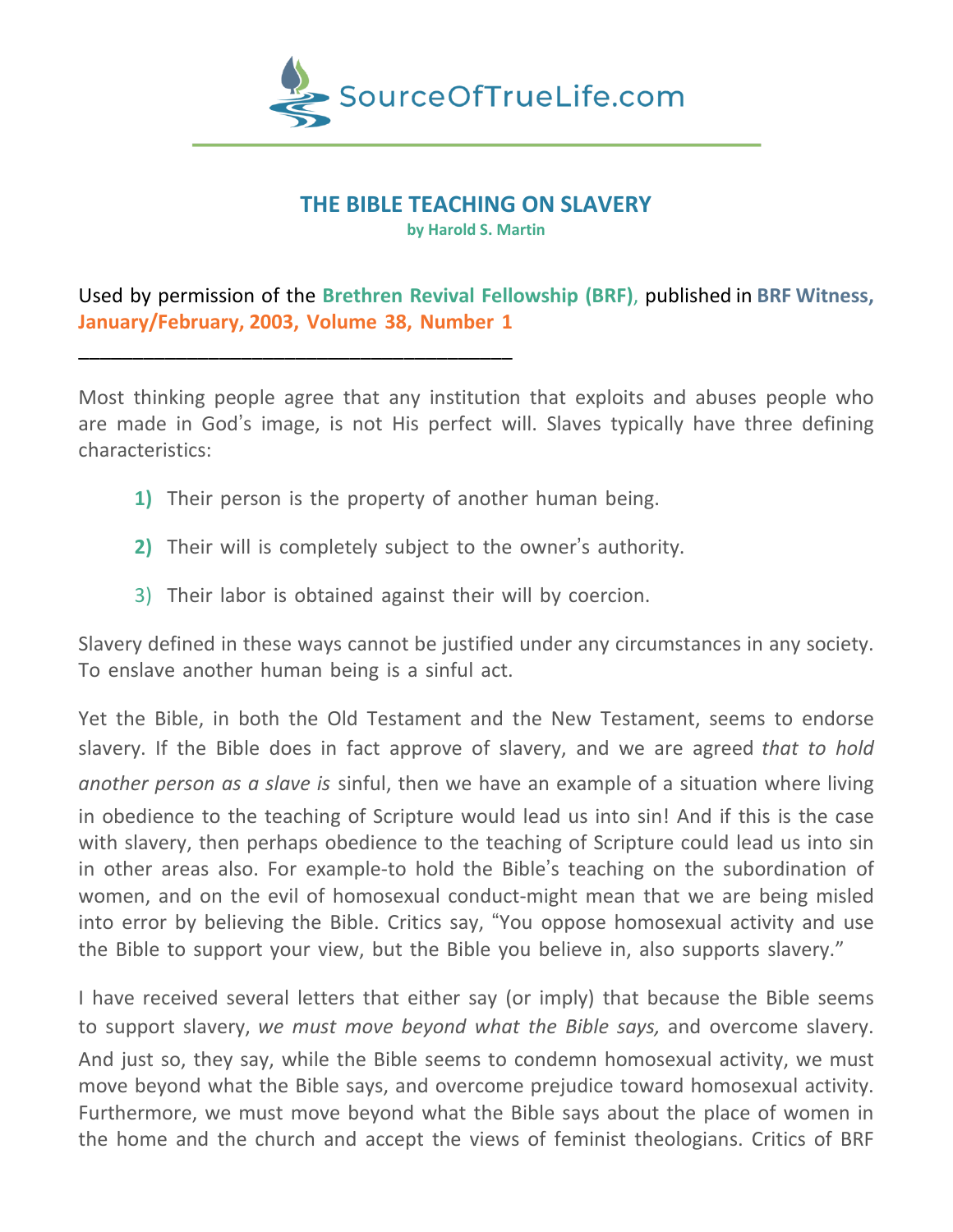say that we use the Bible to repudiate homosexual conduct, but after all, the Bible could also be used as a rationale to bring back slavery and support the subjugation of women!

The writer in the Spring, 1993 issue of *Brethren Life and Thought* says that instead of using a trustworthy Bible as the basis for our decision making, "perhaps it would be better … if we viewed Scripture as human records about God's work in our lives."

### **1. THE MEANING AND USE OF THE WORD "SLAVES"**

The New Testament uses the word "slave" frequently. In the KJV the Greek word "doulos" is translated "servant," and one who serves as a .servant" is usually translated "minister."

There is a difference between a servant and a slave. A "servant" is one who is privately employed to perform household services–one who serves another. A "slave" is one who is bound in servitude to another person or group of persons as an instrument of laborusually one who is coerced to serve.

The Bible says, *"Let as many servants as are under the yoke, count their own masters worthy of all honor, so that the name of God and his doctrine may not be blasphemed. And those who have believing masters, let them not despise them because they are brethren, but rather serve them because those who are benefited are believers and beloved"* **(1 Timothy 6:1-2, NKJV).** The words "servants under the yoke" indicate clearly that the reference is to slaves and not to privately employed household servants. Thus, many translations use the better English word "slaves" (for those bound in servitude to another), instead of the word "servants."

#### **2. PAST AND CURRENT EXAMPLES OF ABUSIVE HUMAN SLAVERY**

Early American slavery was often abusive. People (usually from Africa) were brought into forced labor. When we read accounts of the nineteenth century American slave trade, we rightly feel angered. Early American slavery tore families apart and robbed people of their freedom and dignity. Slavery degraded blacks and subjected them to terrible cruelties.

The 1997 film called *Amistad* (the name of a slave ship that reached the coast of Long Island) is the true story of a bloody 1839 rebellion aboard a Spanish ship. Scenes in the film depict slaves being beaten, whipped, shot to death, and thrown overboard. These things shake us and cause us to weep.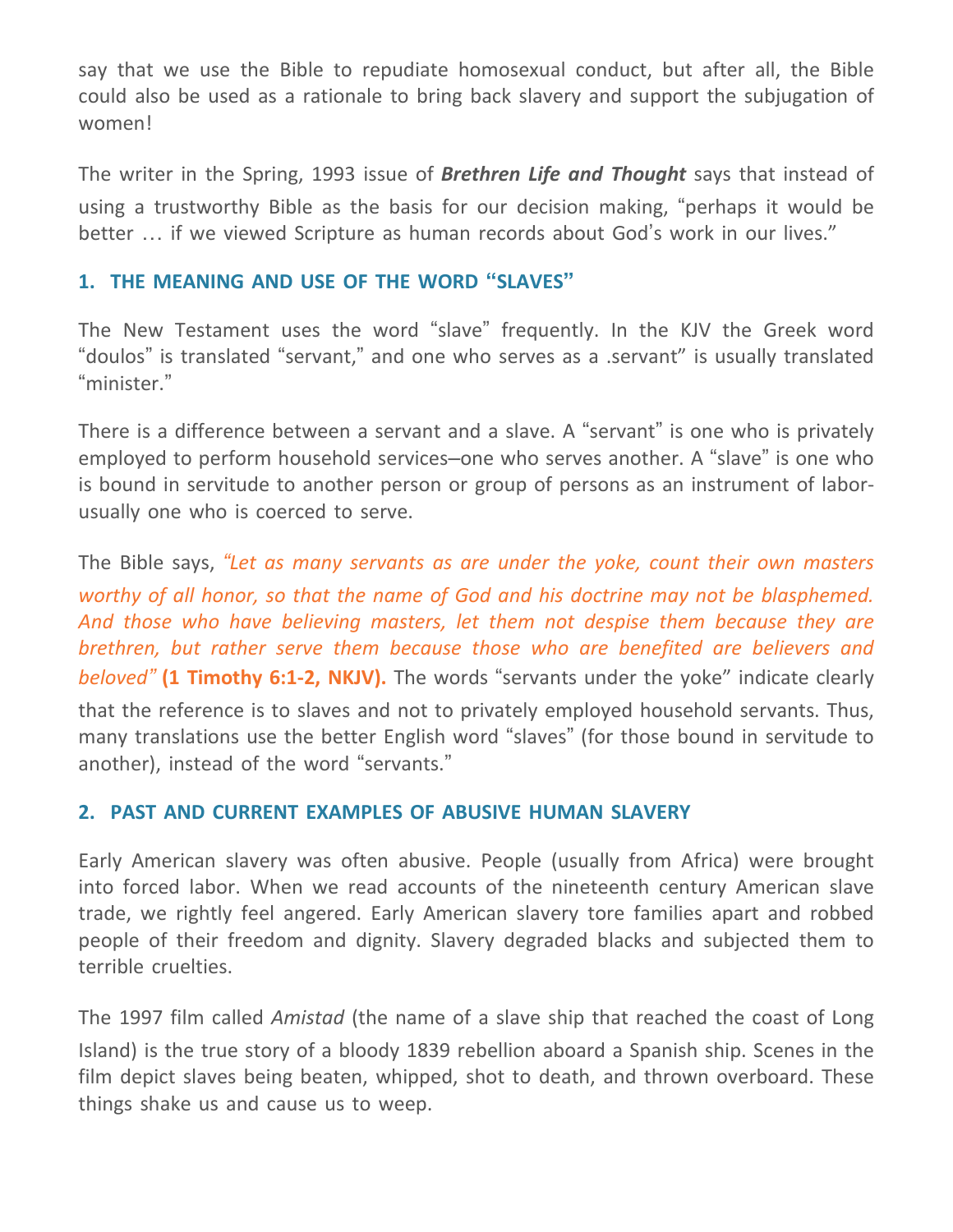Slavery is still practiced around the world. In Sudan, Christians are sold into slavery at \$500 a head. In China, Christians are being forced to perform slave labor in concentration camps. Parents are jailed for merely teaching their children about the Gospel. The Geneva based International Labor Organization released a report in March, 1993 that says, "Tens of millions of people around the globe, including children as young as six, are working in bondage in dangerous and degrading conditions that often involve 18 hour workdays, beatings, and sexual abuse." The ILO reports that slavery like these practices exist in Sudan, Haiti, Pakistan, Mauritania, India, Thailand, Peru, Brazil, and the Dominican Republic. See *Time* magazine, March 22, 1993.

The ugly side of our own nation's early history cannot be wiped away by piously hiding behind the Bible to justify what took place. Slavery, as practiced in early America and in some parts of the world today, was and is a gruesome and inhuman institution. In America, the grace of God, working outward from within – became a penetrating principle to transform the evil social practice. That needs to happen elsewhere. The fact is that the slavery which some theologians in the Old South were supporting – was a very different kind of slavery from that which is spoken about in the Bible.

## **3. THE USE OF SLAVES IN NEW TESTAMENT TIMES**

The Scriptures seem to be ambiguous on the subject of slaves and slavery. Neither the Old Testament nor the New Testament condemns slavery or calls for its abolition. The New Testament, in fact, instructs slaves to obey their masters.

In the Old Testament era, no Hebrew could *permanently become* the slave of another. Slaves had to be freed when they paid the debt for which they were sold. Also, in the seventh year of their service, whether or not the debt was paid, they had to be released. And when the Year of Jubilee arrived, all slaves were set free.

Slavery in the Roman world did not generally involve inhuman treatment. Slaves often managed money, guarded children, cooked food, and sometimes were even family doctors. We generally associate the word "slave" with the ideas of forced subjection, involuntary service, and harsh treatment. Those terms are not accurate descriptions of slavery in the Roman Empire.

We need to know what slavery was like in New Testament times so that we can know how to apply the New Testament instructions to situations in our own day. Kent Hughes, in his commentary on *Ephesians* (Crossway Books, Wheaton, IL), page 206, documents much helpful information on Roman slavery. It is estimated that there were 60,000,000 slaves in the Roman Empire, but the average slave was not abused and exploited. Some slaves did suffer at the hands of their owners, but slaves under Roman law could usually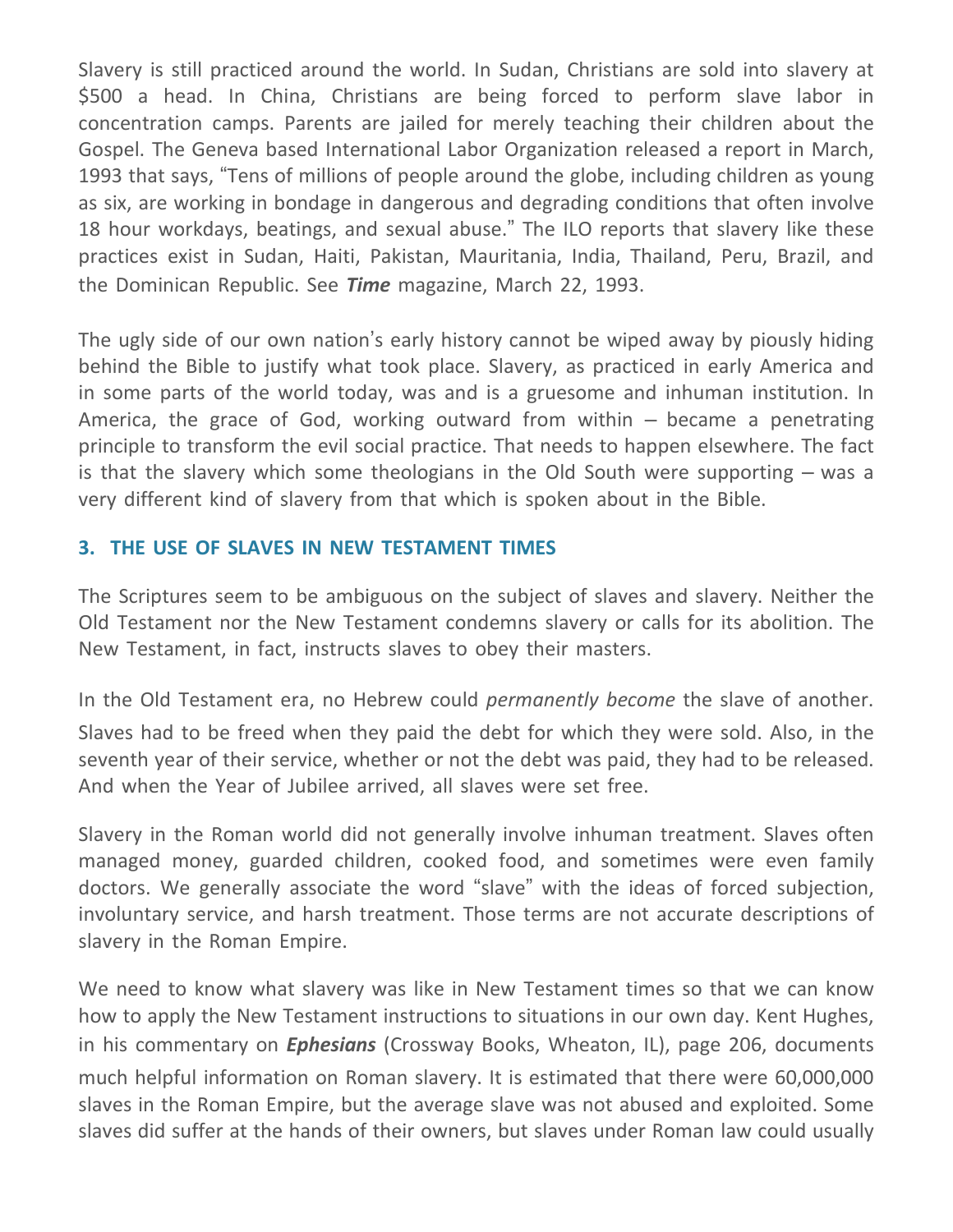count on being set free. While slaves remained their owner's property, they themselves could own property—including other slaves.

We note too that being a slave did not indicate one's social class. Slaves were accorded the social status of their owners. And outwardly, one could scarcely ever distinguish a slave from a free person. A slave could be a custodian, a merchant, a salesman, a teacher, or a government official. Slaves were often highly educated. There were a few slaves who were elders in the church, and thus had authority over the masters whom they served all week. Selling oneself as a slave was commonly used as a means of gaining Roman citizenship.

Roman slavery in the first century was far more humane and civilized than the African-American slavery practiced in the he United States during the seventeenth to the nineteenth centuries. This does not suggest that ancient slavery was not evil. Slaves were still considered property and could be bought and sold and severely punished-but understanding the nature of slavery in New Testament times helps us to understand why the apostolic writers were not as quick to attack slavery.

The Apostle Paul respected the civil law and the social patterns of his day and did not militate against the law of slavery. William Barclay, in his commentary, *The Letters to Timothy and Titus*, Westminster, 1960, says:

"In those early days, the Church did not emerge as the opponent and the would-be destroyer of slavery by violent and sudden means. And the Church was wise. There were something like 60,000,000 slaves in the Roman Empire … For the Church to have encouraged slaves to revolt and rebel and rise against their masters would have been fatal. It would simply have caused civil war, mass murder, and the complete discredit of the Church. (Instead), what happened was that as the centuries went on, Christianity so permeated civilization that in the end the slaves were freed voluntarily and not by force. Here is a tremendous lesson. It is the proof that neither men nor the world nor society can be reformed by force and by legislation. The reform must come through the slow penetration of the Spirit of Christ into the human situation. Things have to happen in God's time, not in ours. In the end, the slow way is the sure way, and the way of violence always defeats itself."

The Bible teaching in **1 Timothy 6:1-2** is that *believers who were slaves* were to honor, respect, and obey their masters. The name of Christ whom they profess to worship would be defamed if they fail to follow that instruction. If the believer was the slave of *a heathen master,* he might be tempted to regard his master as bound for hell, while the slave is saved for heaven. That kind of intolerant superiority was not like the mind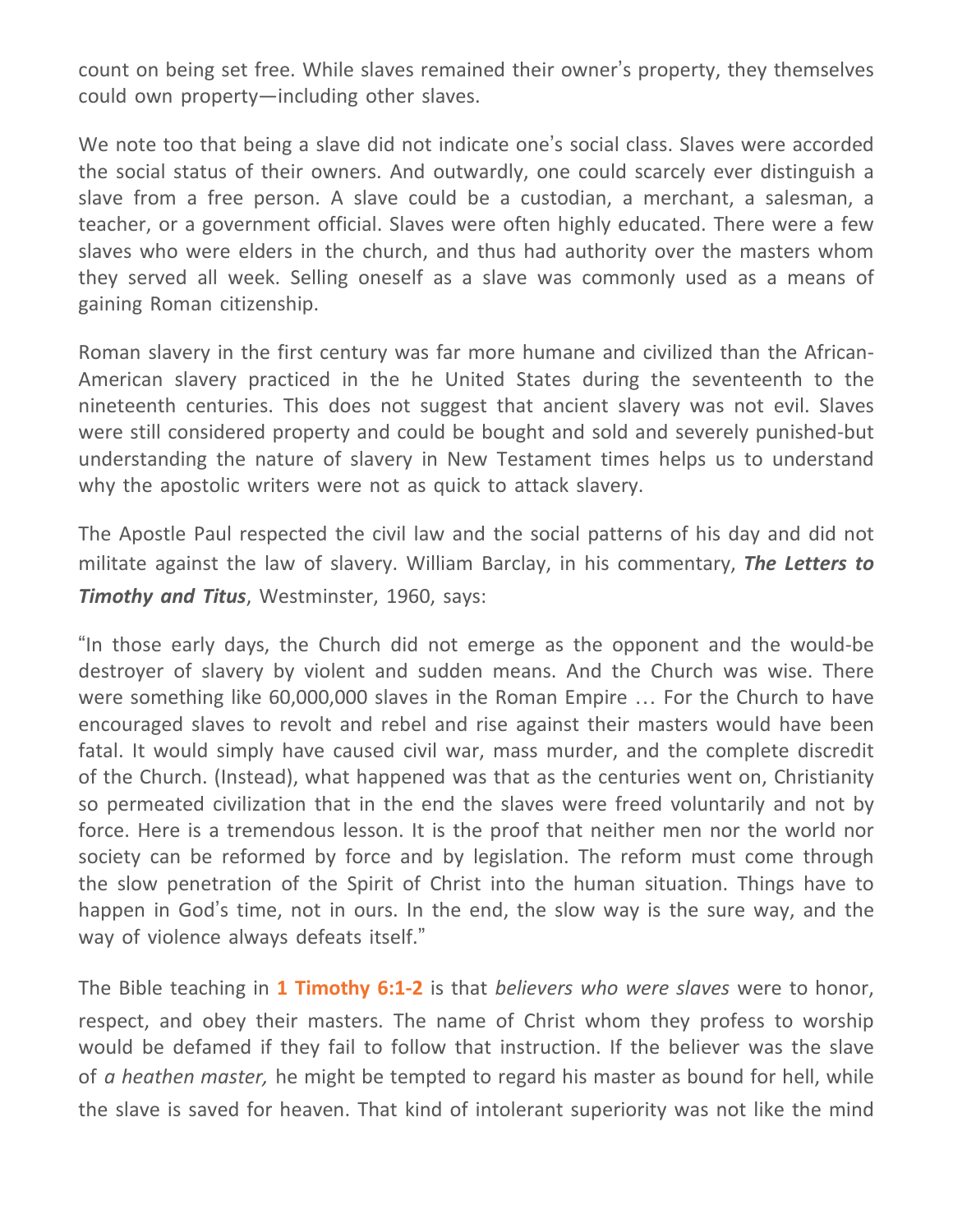of Christ. If the believer was the slave of *a master who was Christian,* the slave would be tempted to use the relationship as an excuse to do inefficient work and expect not to be punished. The New Testament teaching is that the slave does not have the right to be disrespectful, no matter who his master is.

The Apostolic Church looked upon slaves as brothers and as equals. The post-Apostolic Church admitted slaves to all the rights of the church, some of whom became priests and even bishops. Church collections (money offerings) were often used to purchase freedom for slaves. The freeing of slaves was considered a praiseworthy action.

## **4. THE EARLY CHURCH OF THE BRETHREN AND SLAVERY**

American slave holding was practiced in all the early colonies. By the mid-1700s Brethren had settled in Pennsylvania, Maryland, and Virginia. Abolition societies began in several northern states, working together to promote the abolition of slavery. The early Brethren rejected *both slavery and the abolition societies.* The Church of the Brethren (German Baptist Brethren) Annual Meeting repeatedly insisted that Brethren may not own slaves.

If people who owned slaves desired membership among the Brethren, they had to free their slaves first and compensate them for the work they had done. Ministers who defended slavery were treated firmly and could be excommunicated from the church. Slavery was simply not tolerated by the nineteenth century Brethren.

In Roger Sappington's *The Brethren in the New Nation,* we read the following summary on page 256: "From the beginning of the church in Germany, Brethren expressed their opposition to human slavery, In Europe this belief had not been a problem of any kind, since human slavery was virtually unknown in northern Europe by 1700. In America, however, Brethren encountered a different situation, for human slavery was widespread, even among their Quaker neighbors in Pennsylvania. Like most Germans, however, Brethren usually found work in occupations where human slaves could not be profitably employed. Even after the Brethren began to move into the colonies south of the Mason-Dixon line, where slavery was more widespread, they generally settled on relatively small family sized farms in the mountain valleys which could be farmed without slaves rather than on the large plantations owned by the English which required slave labor."

We must remember that the Bible acknowledges the existence of institutions which it does not necessarily approve, including polygamy and slavery. God has never approved of the injustices and cruelties that have often been associated with slavery. The New Testament does not directly condemn slavery, but neither does it accept slavery as an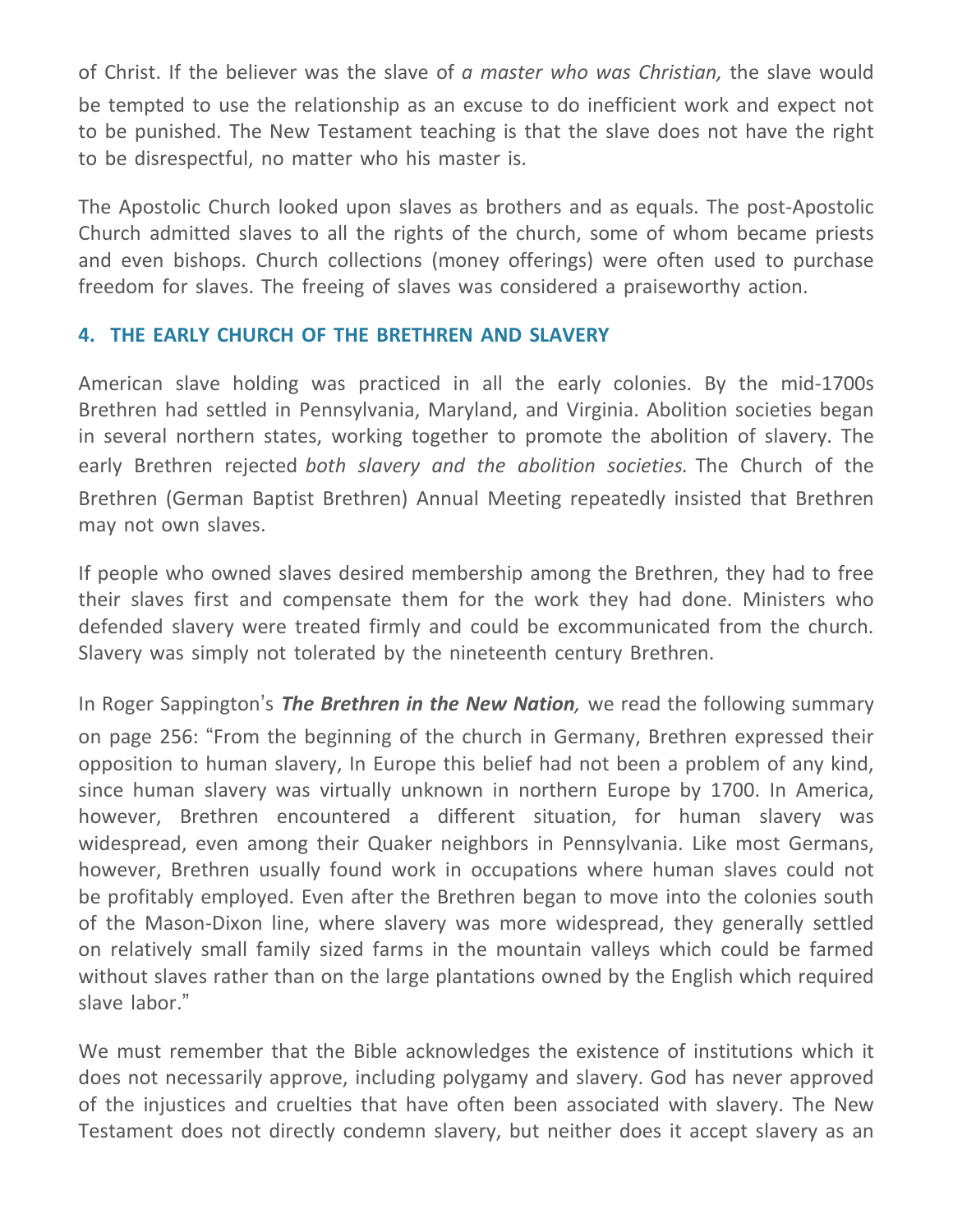ongoing social fact. The New Testament deals with master/slave relationships so as to render slavery unjustifiable. Slaves and masters are brothers. In Christ, all are one; there is no bond or free **(Galatians 3:28; Ephesians 6:9).** The New Testament writers try to correct the injustices of slavery by encouraging improved attitudes on the part of both masters and slaves.

The New Testament does not advocate the overthrow of slavery by forcible revolution. Rather, it condemns and removes the abuses of slavery by striking at its roots, by lifting up the power of the Gospel to change hearts, and by setting forth principles for dealing with fellow human beings:

- **1)** All human beings are made in the image and likeness of God and are worthy of respect **(Genesis 1:28).**
- **2)** All human beings are loved by God who cares for us **(John 3:16).**
- **3)** All Christians are to love their neighbors as themselves **(Matthew 22:39).**

The abuses of slavery have disappeared wherever the Word of God has been widely and faithfully taught. Christianity never had as its immediate goal an attempt to change society, but to change people. And to the degree that people change, to that extent, society and its structures change. And so, wherever *the true Christian message* has made deep inroads, slavery has been eliminated.

There is another kind of slavery that Christians need to think about. The Bible speaks of slavery to sin and slavery to righteousness. Jesus said, "Most assuredly, whoever commits sin is a slave of sin" **(John 8:34).** In a spiritual sense, people apart from Christ are slaves to sin. To keep on committing sin is to demonstrate that sin has control of one's life.

The Apostle Paul said, "To whom you present yourselves slaves to obey, you are that one's slaves whom you obey, whether of sin to death, or of obedience to righteousness" **(Romans 6:16).** Then Paul thanked God that many who were once slaves of sin had now by the grace of God become slaves of righteousness. Christ can set us free from slavery to sin and will enable us to do righteousness.

The writers of the New Testament epistles refer to themselves as Christ's slaves. See **Galatians 1:10, 2 Peter 1:1, and Jude 1.** The dedicated Christian is a servant (a bond slave) of the Lord Jesus Christ. We are not free to do as we choose. We are committed to obediently serve God and to deal justly with our fellow human beings.

Concerning slavery as a social institution, neither Jesus nor Paul advocated social revolution which would lead to the immediate emancipation of every slave. Such a